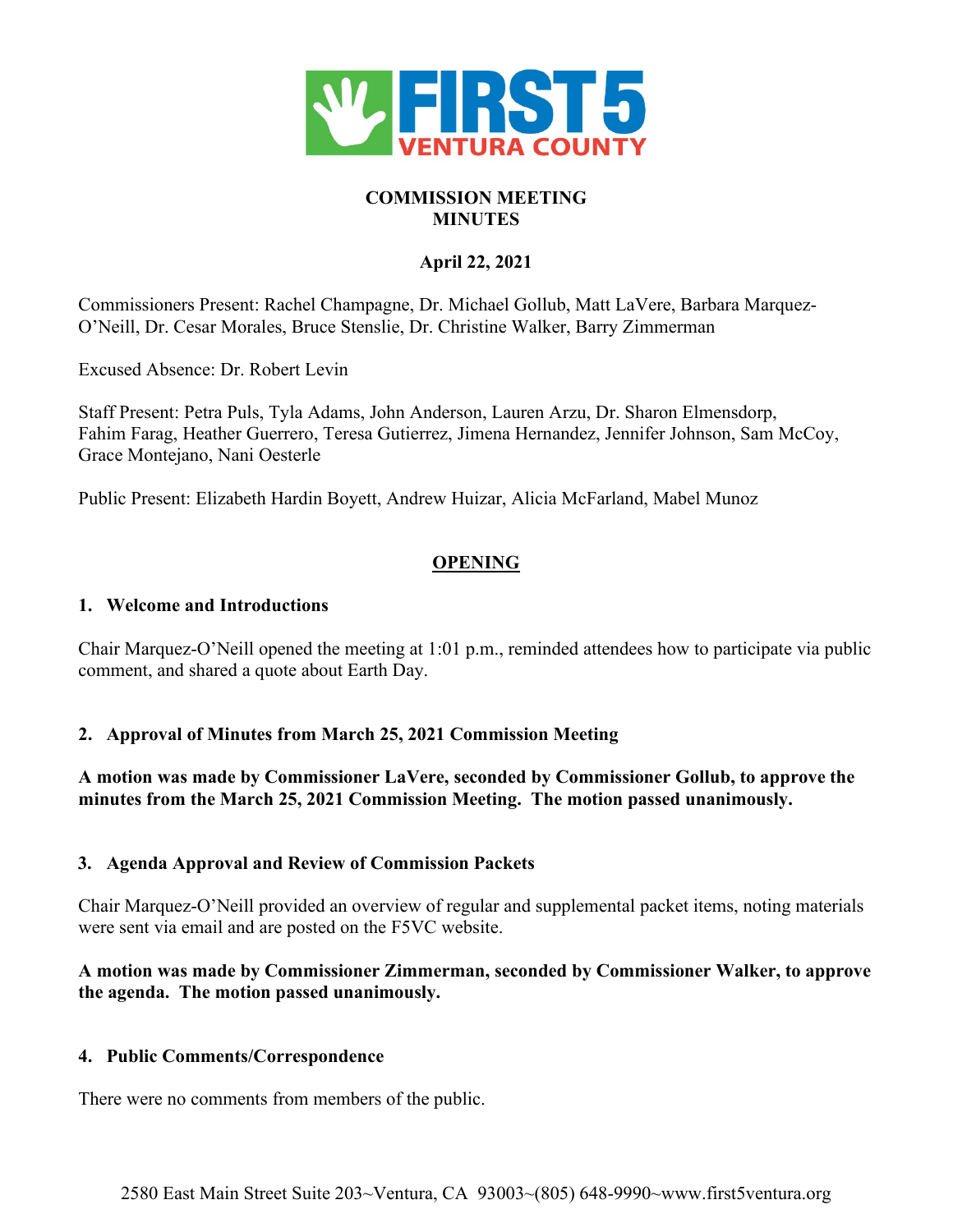## **CONSENT AGENDA**

#### **5. Receive and File the First 5 Ventura County Financial Reports as of February 28, 2021**

**A motion was made by Commissioner LaVere, seconded by Commissioner Morales, to approve the consent agenda. The motion passed unanimously.**

## **REGULAR AGENDA**

#### **6. Report of Committees a. Administration and Finance**

Commissioner Stenslie noted the Administration and Finance Committee met in early April and reviewed and approved each of the following items.

#### **i. Recommendation to approve supplemental payments for employees working remotely**

Lauren Arzu noted that with the transition to long-term remote work, staff reviewed CA labor law requirements to reimburse employees for work expenses. She noted it is difficult to determine the precise portion of cell phone and internet expenses that are work related, and performing a line-byline accounting of expenses is time consuming. Per the labor code it is acceptable to offer set monthly payments if justified by research. Lauren shared F5VC staff research on local cell phone and internet pricing, as well as what other First 5s and local public agencies are doing, which was used to develop the proposed supplemental payment criteria and amounts. The staff recommendation is to approve supplemental payments of up to \$60 per month, \$30 each for internet and phone costs, for employees who primarily work from home. Lauren noted this is considered taxable income and staff who choose to return to the office or work in a location with internet and phone provided, such as NfLs, would not be eligible.

**A motion was made by Commissioner Stenslie, seconded by Commissioner Gollub, to approve a policy for supplemental payments for Commission employees working remotely, up to \$60 per month to cover the work-related expense associated with working from home. The motion passed unanimously.**

#### **ii. Recommendation to approve policy for COVID-19 paid sick leave and extended paid family leave from April 1, 2021 to September 30, 2021**

Lauren Arzu noted that the most recent COVID-19 sick leave policy expired on March 31, and two recently approved pieces of legislation need to be integrated into our paid leave policies. The federal American Rescue Plan Act and the California CSPSL both offer up to 10 days of paid sick leave for COVID-19 related issues, which now includes vaccination related illness. The ARP also removes the two week waiting period for Paid Family Leave, increasing the maximum payment to \$12,000. Lauren noted the ARP is voluntary and the CSPSL applies to employers with 25 or more employees, which will apply to F5VC in mid-June. However, in alignment with F5VC's family friendly work policies, the staff recommendation is to adopt the new provisions immediately.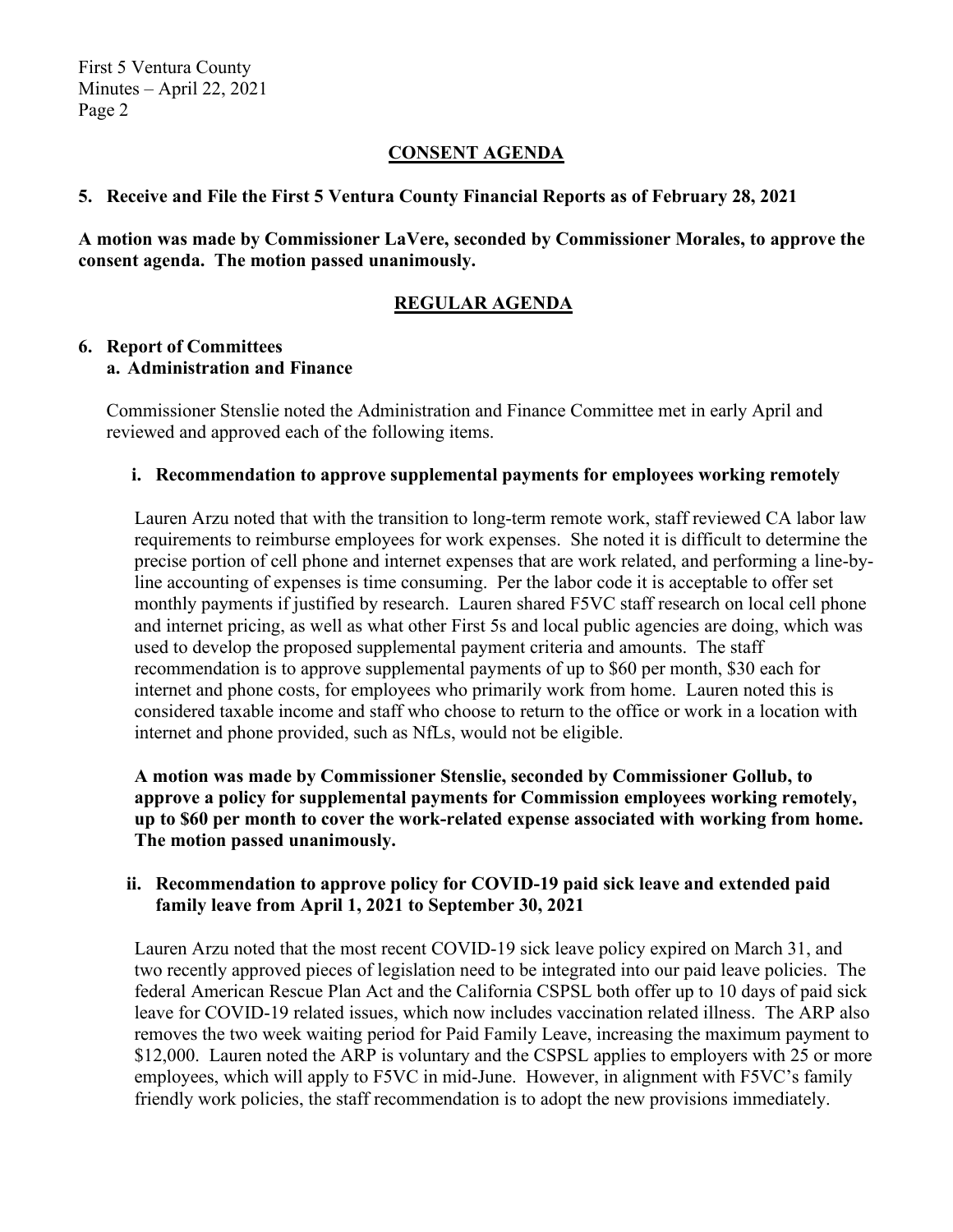Commissioner LaVere commented that he is pleased to see F5VC continues to be a leader in family friendly work policies.

**A motion was made by Commissioner LaVere, seconded by Commissioner Walker, to provide new paid leave benefits for COVID-19 from April 1, 2021 through September 30, 2021 and approves a new policy and procedure to comply with the ARP Act and CSPSL. The motion passed unanimously.**

#### **iii. Recommendation to update employee compensation schedule**

Lauren Arzu noted that as NfL staff transition to F5VC, the employee compensation schedule needs to be updated to include new Specialist and Senior Specialist positions. These positions are currently Parent and Child Together (PACT) teachers and Lead PACT Teachers at Interface. Lauren noted F5VC research on comparable positions at other First 5s show salary ranges of \$36,000-\$58,000 in Sacramento and \$40,000-\$49,000 in San Diego. Locally, a CDR Head Start Preschool Teacher earns \$39,000-\$59,000. Lauren detailed the proposed update to the employment compensation schedule, which includes the two new specialist classifications as well as updates for recent changes is staff titles. The proposed salary ranges for the new positions reflect F5VC's commitment to providing a living wage, with the Senior Specialist position starting at 8% higher due to lesson planning and mentorship responsibilities. In May, staff will return to the Commission with updated salary ranges for all classifications except the Specialist and Senior Specialist positions. Lauren added approving the proposed updates to the employee compensation schedule now will allow staff to begin making job offers to current NfL employees.

Commissioner Champagne asked if Early Childhood Family Support Specialists are guaranteed 40 hours of work regardless of PACT class enrollment. Lauren confirmed that Specialists also provide family support, conduct outreach and have additional duties that constitute a full-time position.

Chair Marquez-O'Neill expressed her appreciation for F5VC's effort to support a living wage for early childhood employees.

## **A motion was made by Commissioner Gollub, seconded by Commissioner Stenslie, to approve an updated employee compensation schedule. The motion passed unanimously.**

## **iv. Recommendation to discontinue use of equipment replacement fund as of June 30, 2021 & fund FY 2020-21 NfL equipment purchases under the FY 2020-21 NfL Transition Budget**

Jennifer Johnson noted the Equipment Replacement Fund was established in 2003 to set aside resources in the Operating Fund for future equipment purchases when equipment becomes unusable or obsolete. The initial balance of \$24,600 represented the value of equipment depreciation at the time. The fund policy states that an annual amount of depreciation will replenish the fund balance and an Equipment Budget is approved annually. She added the average cost for equipment over the past 10 years has been \$7,000 per year and historically the Commission has had no capital items with an individual cost of more than \$5,000.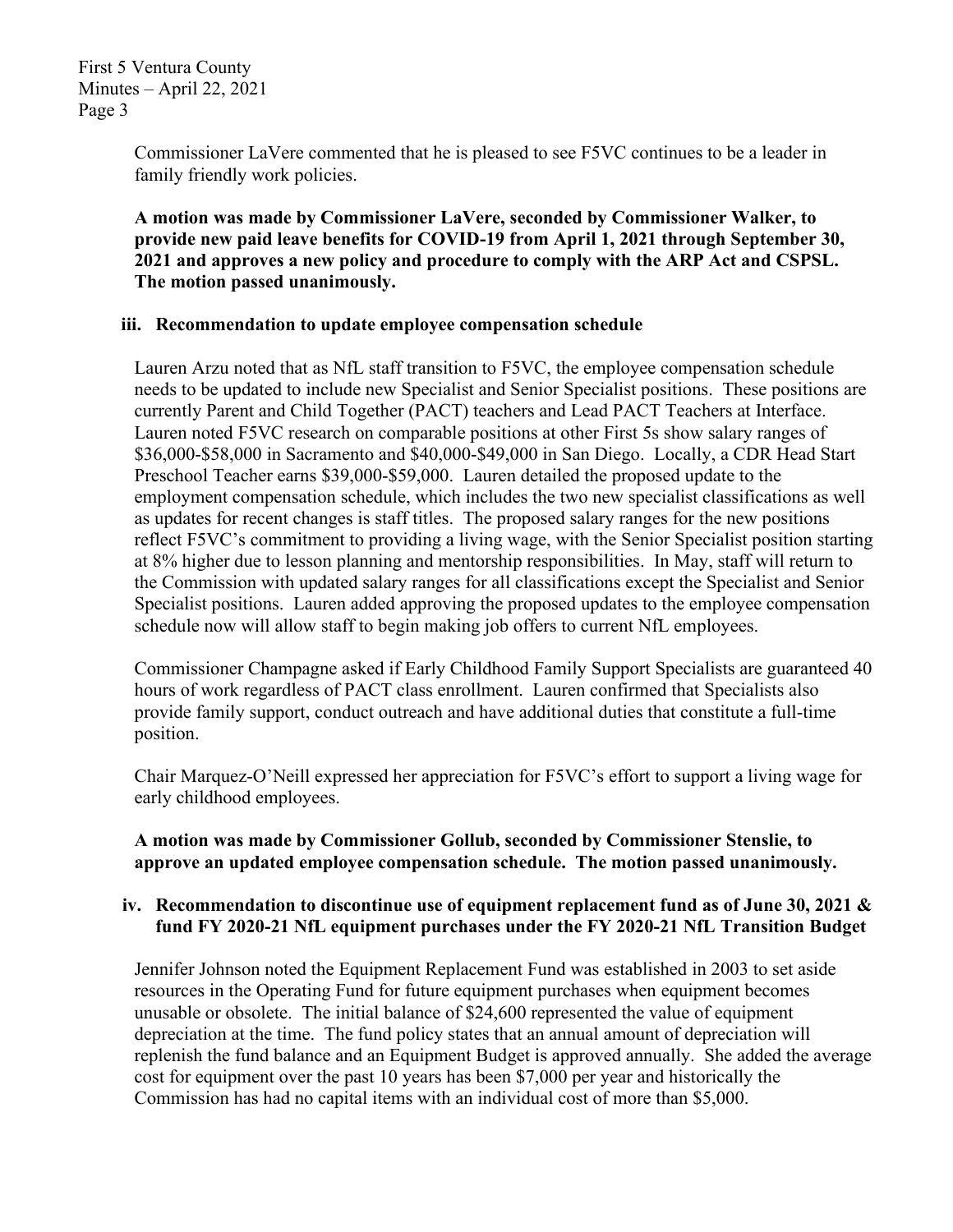As the Commission is increasing the number of employees from 12 regular to almost 40 with the decision to bring the NfL initiative in-house, there is an opportunity to streamline the way minor equipment purchases are funded. Jennifer noted staff recommend to discontinue the Equipment Replacement Fund as of July 1, 2021 and budget minor equipment purchases such as computers within each cost center. This will eliminate the need to manage the Equipment Replacement Fund and to have a separate Equipment Budget. Resources formerly set aside in the Operating Fund for equipment replacement would instead be captured within the projected future allocations for each initiative and budget area. For the current fiscal year, staff will use the approved budget amount of \$5,000 for planned purchases for Program & Systems Integration, Help Me Grow, Results-Based Accountability, and Administration. Jennifer noted that rather than increase the equipment fund and budget for the duration of this fiscal year, equipment needs related to bringing the NfLs in-house will be under the allocation the Commission approved in January to support NfL transition activities.

**A motion was made by Commissioner Zimmerman, seconded by Commissioner Stenslie, to conclude use of the Equipment Replacement Fund as of June 30, 2021 and to budget for minor equipment needs under each cost center's annual budget beginning July 1, 2021. For new equipment purchases related to bringing the Neighborhoods for Learning in-house, costs from February 1, 2021 to June 30, 2021 would be funded under the approved FY 2020- 21 NfL Transition budget. The motion passed unanimously.**

#### **v. Recommendation to adopt proposed budgets for Fiscal Year 2021-22**

Jennifer Johnson presented the proposed budgets for Fiscal Year 2021-22. She reviewed the overall Operating Budget, including the Operating Fund and the Community Investment Loan Fund. She noted revenue projections for Proposition 10 tax distributions are projected using a 4% rate of decline, and detailed leveraged funding amounts as well as revenue by source area for the Community Investment Loan Fund. Total revenue is projected at just over \$6 million.

Jennifer noted proposed expenditures of \$6.8 million include the approved allocations for program strategies, grant expenditures, evaluation, administration, and equipment. She outlined expenditures that do not have a detailed budget attached. The proposed expenditures and outflows for the Community Investment Loan Fund total \$685,000, which includes projected loan disbursements of up to \$650,000 and up to \$35,000 for loan implementation costs. Jennifer noted that only \$260,000 is projected to be used from the fund balance in FY 2021-22 to maintain program services. As excess interest earnings from FY 2020-21 are not anticipated, no transfer is budgeted in FY 2021-22. Jennifer noted if programs utilize their full allocations the estimated administrative cost percentage is 5.7%, with 8.5% projected if total expenditures are \$5 million.

Jennifer detailed the updated budget assumptions, noting that they reflect refinements for services and supplies based on rate increases, historical usage, and anticipated needs. This year's budget is heavily influenced by the decision to bring the NfL initiative in-house, which has important implications for how we have traditionally treated administrative staffing support, such as finance, human resources, and procurement. Bringing the \$3 million NfL initiative in-house, which will almost triple the number of staff the Commission employs, is a major change in the way the Commission conducts business and requires sufficient administrative support to carry-out the program. As discussed by the Committee last month, and in consultation with the Commission's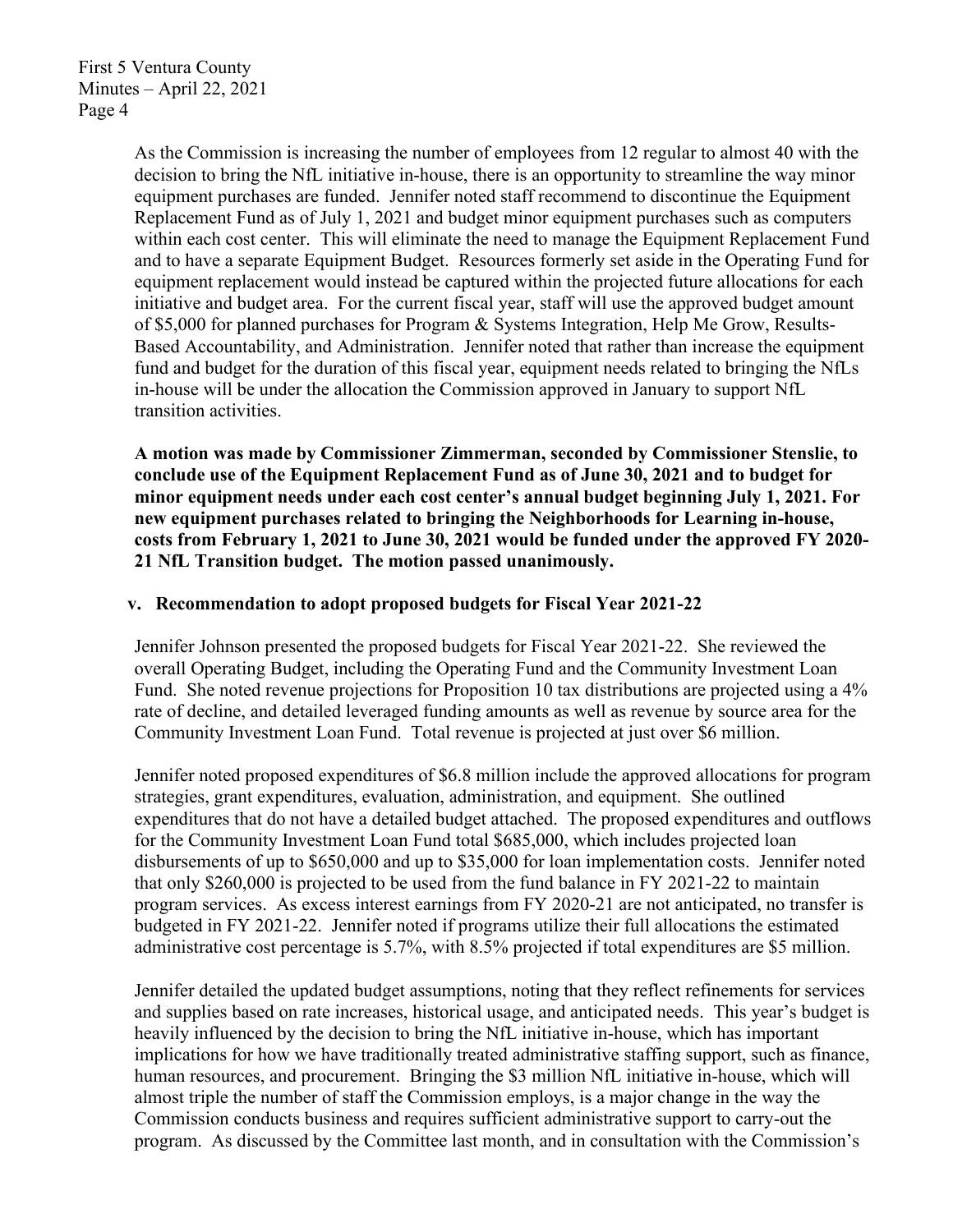> auditors, the proposed budget implements a new approach for allocating staff assigned to the Administration cost center. Certain positions would be identified as centralized administrative support, also referred to as central services, and proportionally allocated to programmatic and evaluation activities using a systematic, rational method to assign costs. This recognizes all programs need sufficient administrative support to operate. The unallocated or remaining portion of centralized administrative staffing that cannot be directly assigned to a specific activity would be reported under the Administration cost center.

> Jennifer detailed the proposed staffing pattern, noting the addition of the Neighborhoods for Learning (NfL) cost center and that, overall, 24.60 full time equivalents (FTEs) have been added – up to 22 NfL program staff and up to 3 new centralized administrative staff. The increase of 25 positions is offset by a decrease of .40 FTE due to grant funding, for a total staffing budget of 38.25 FTEs. She noted the methods used to allocate centralized administrative support positions and the resulting percentages that will be used to allocate shared operating costs on the basis of FTEs. She also reviewed the budget assumptions used to prepare internal budgets, detailing projected rate increases and changes from prior years such as the remote work allowance. She detailed the Building Lease and Rentals/Utilities and other Facility Costs areas, noting these projections are based on the information known from our current contractor and negotiations with landlords at this time. Minor equipment now is listed within each cost center with the approval to discontinue the equipment replacement fund.

Jennifer reviewed proposed budgets for each internal cost center, including: Program & Systems Integration, Neighborhoods for Learning, Help Me Grow, Results-Based Accountability, and Administration. She summarized these budgets, highlighting the variances and providing explanations for the proposed budgeted amounts.

Jennifer concluded her presentation noting the operating budget shall be the final budget if there are no substantive comments by the Community Commission of Ventura County and the Board of Supervisors after their reviews.

## **A motion was made by Commissioner Stenslie, seconded by Commissioner Zimmerman, to approve the budgets for Fiscal Year 2021-22. The motion passed unanimously.**

## **vi. Recommendation to update administrative cost policy and adopt administrative cap at 12% of total operating budget for FY 2021-22**

Jennifer Johnson stated that county commissions are required to adopt a policy establishing a limit on the percentage of the Commission's operating budget that may be spent on administrative functions. She reviewed the proposed changes to the policy on administrative costs related to the allocation of centralized administrative support services. Noting that the cap is set on an annual basis, she discussed the rationale for the establishing the rate for the upcoming fiscal year. For Fiscal Year 2020-21 the administrative cap was set at 12% and the projected rate is 11.8%. As the administrative rate is determined based on final expenditures and the administrative rate is what F5VC is allowed to charge as the administrative rate on grants, the staff recommendation for Fiscal Year 2021-22 is to maintain the targeted administrative cap at 12% of the total operating budget.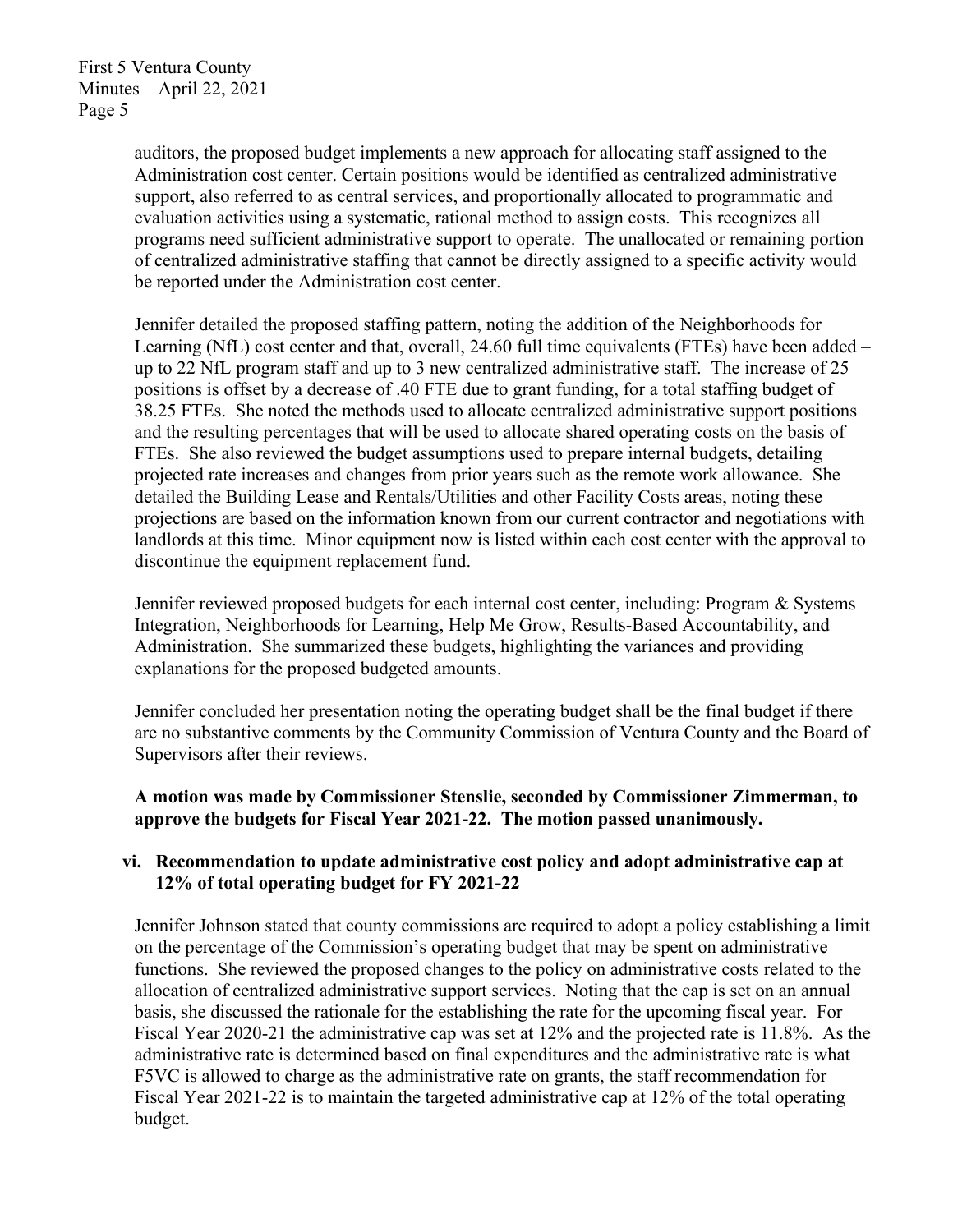**A motion was made by Commissioner Walker, seconded by Commissioner Stenslie, to approve updates to the administrative cost policy and establish the administrative cap at 12%, following the annual review of the Commission's policy limiting the percentage of the Commission's budget that may be spent on administrative functions, in compliance with legislative requirements. The motion passed unanimously.**

## **vii. Recommendation to approve updated financial plan, FY 2016-26, in compliance with Health and Safety Code Section 130151**

Jennifer Johnson noted the long-range financial plan is updated annually as part of the budgeting process. She reviewed updates that have been made to the plan, including audited actuals for FY 2019-20, a forecast for FY 2020-21, and the proposed budget for FY 2021-22. She detailed forecasted revenue and expenditures for FY 2020-21, noting an underspending of allocated funds in the preschool initiative. She noted staff are monitoring the administrative rate closely and, if necessary, will return to the Commission to update the administrative rate cap in May or June.

Jennifer noted based on the current improved trend in Proposition 10 disbursements, for FY 2020- 21 and beyond the plan utilizes an annual rate of decline at 4%. With the updated revenue projections and unspent funds there are sufficient resources to apply the 5% year-over-year increase in annual spending levels for relevant initiatives/contracts through FY 2026 in the financial plan. This leaves a remaining excess of about \$4 million for future investments and to mitigate years where expenditures exceed revenue. The plan preserves the revolving Community Investment Loan Fund at \$1.3 million, as well as the minimum fund balance of 6 months for working capital and \$1 million (or 20%) for a reserve/safety net. The plan also reflects the conclusion of the Equipment Replacement Fund as of June 30, 2021.

**A motion was made by Commissioner LaVere, seconded by Commissioner Gollub, to approve the updated financial plan, Fiscal Year 2016-26, in compliance with Health and Safety Code Section 130151. The motion passed unanimously.**

## **7. Recommendation to Transfer Sick-Leave Balances for Current Interface Children and Family Services Neighborhood for Learning Staff who are Transferring to First 5 Ventura County**

Lauren Arzu noted that when NfL staff resign from Interface Children and Family Services (ICFS), they will get paid out for their vacation time but not sick time. She noted at current accrual rates for sick 3.692 hours per two-week pay period it would take some time for NfL staff to accrue adequate sick time. As NfL staff are transferring at F5VC's request, staff recommend to allow NfL staff to transfer up to 80 hours of sick time from ICFS to F5VC.

**A motion was made by Commissioner Morales, seconded by Commissioner Zimmerman, to approve transferring sick leave balances of up to 80 hours for current ICFS Neighborhoods for Learning employees transferring to F5VC by June 30, 2021. The motion passed unanimously.**

**8. Recommendation to Approve Contract with Economic Development Collaborative to Manage and Implement the Community Investment Loan Fund**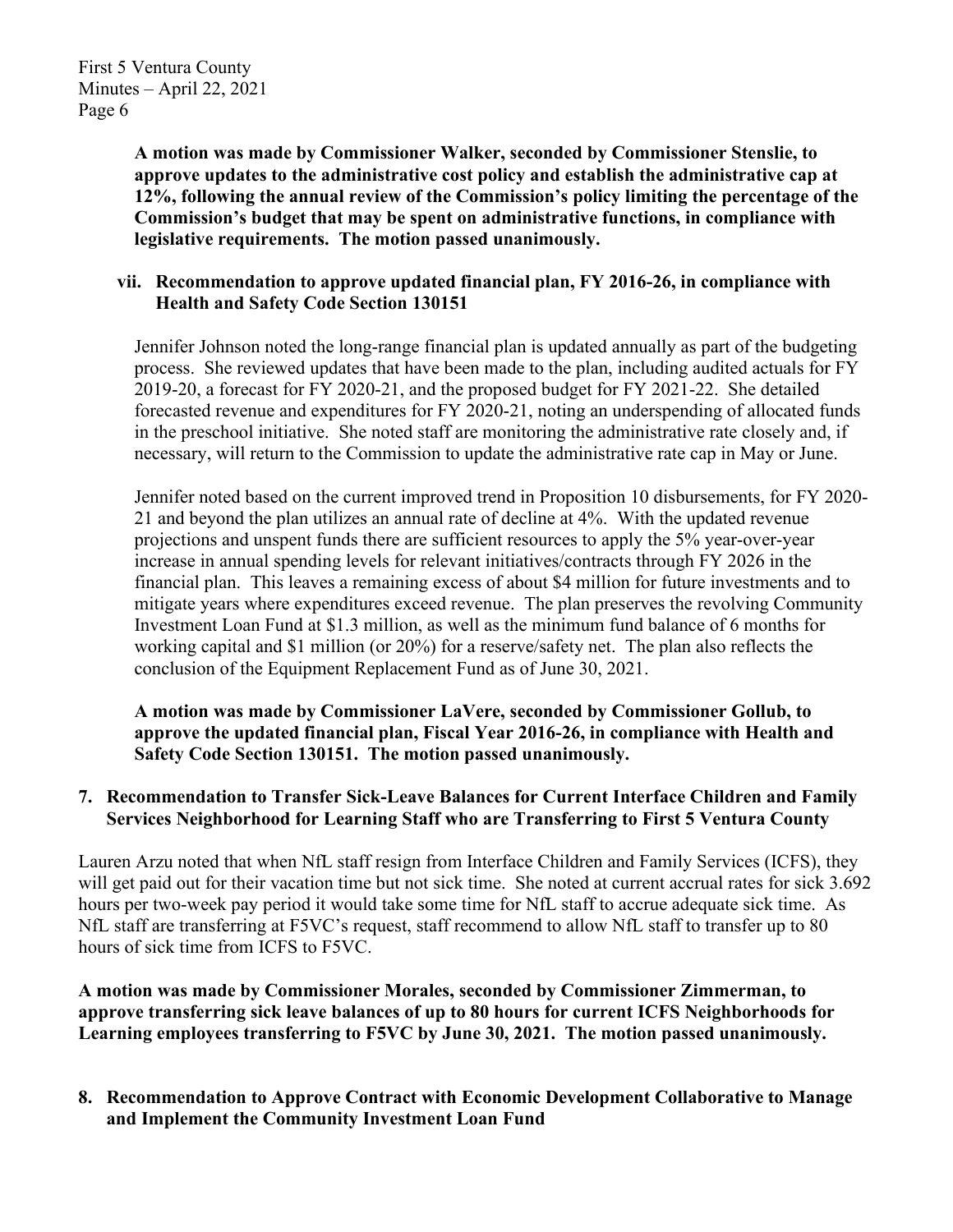Commissioner Stenslie recused himself.

John Anderson detailed the history partnering with the Economic Development Collaborative to manage the Community Investment Loan Fund. The fund operates as a revolving loan fund for low-interest loans to support the development of licensed childcare facilities. John noted recognizing the need for such licensed facilities in the county, staff recommends to authorize up to \$500,000 in available loans for Fiscal Year 2021-22. If additional opportunities to issue loans arise, staff would return to the Commission to seek approval to increase the contract to up to the \$650,000 available in the F5VC budget. John added the recommended allocation for EDC to manage the fund of \$35,000 is anticipated to be fully offset by interest earnings.

**A motion was made by Commissioner Gollub, seconded by Commissioner Zimmerman, to authorize the Executive Director to contract with the Economic Development Collaborative (EDC) to continue managing the implementation of the Community Investment Loan Fund for FY 2021- 22, not to exceed \$35,000. The contract would also provide funds for EDC to issue up to \$500,000 in loans to eligible Community Investment Loan Fund applicants under the previously approved loan guidelines, for a total FY 2021-22 contract amount not to exceed \$535,000. The motion passed with Commissioner Stenslie abstaining.**

# **9. Report from Executive Director**

Petra Puls delivered highlights from her written report on Commission activities. She noted that Proposition 10 disbursements are greater than expected and currently running just 1% under last year, but staff continue to forecast conservatively using a 4% projected rate of decline. She added when revenues exceed projections staff will update the F5VC financial plan as well as have conversations about how best to utilize additional resources. F5VC staff works closely with the F5 Association to monitor revenues and will report back to the Commission on a regular basis.

Petra reported NfL transition activities are progressing smoothly. With the approved budget and compensation schedule, F5VC staff will proceed with formal job offers to NfL staff over the next several weeks. F5VC continues to hold bi-weekly meetings with NfL staff and are working to finalize lease agreements with an emphasis on minimizing disruption and looking for opportunities for sites with lower cost and greater ease of access. Petra also updated the Commission on the F5VC partnership with the Partnership for Safe Families on an ACEs Aware grant and noted a summary is enclosed with more information.

Petra noted just prior to this meeting she participated in the F5CA Commission Meeting, and Dr. Nadine Burke Harris, who is a leader in ACEs research, presented on the outcomes of her recent research. Petra noted the presentation highlighted how toxic stress can have devastating outcomes on the developing brain if it is not addressed. Dr. Harris emphasized safe, nurturing, caring environments and caregivers can mitigate the impact of toxic stress. Petra noted the presentation was recorded and offered to share information on how to access the recording when it is available. She highlighted some takeaways, including the Handle with Care program for law enforcement follow-up with local education and early childhood professionals after interactions where a young child is present.